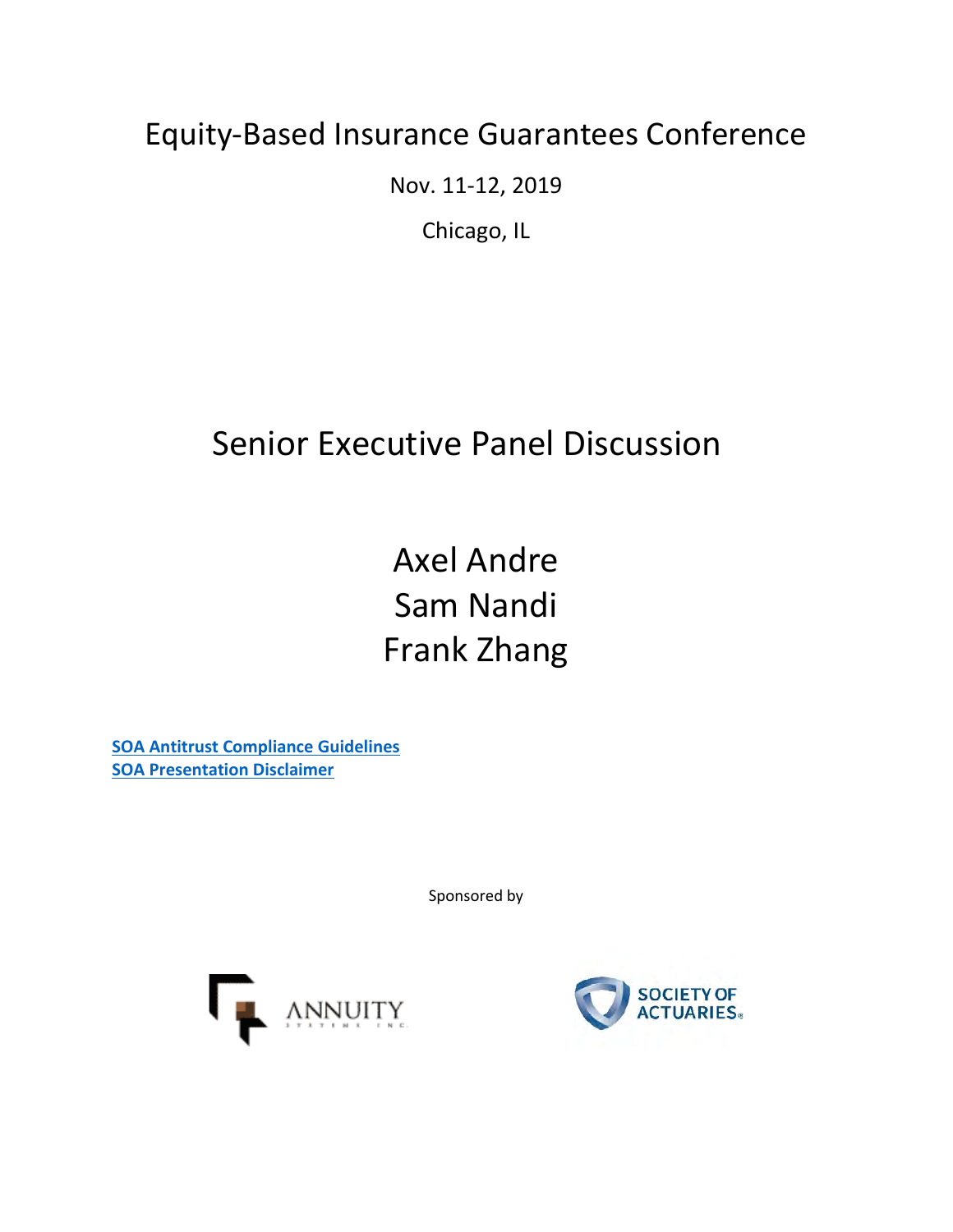# EBIG Conference – Senior Executive Panel Discussion

**AXEL ANDRE, FRANK ZHANG, SAM NANDI**

**Moderator – Rajeev Dutt**

12 November 2019



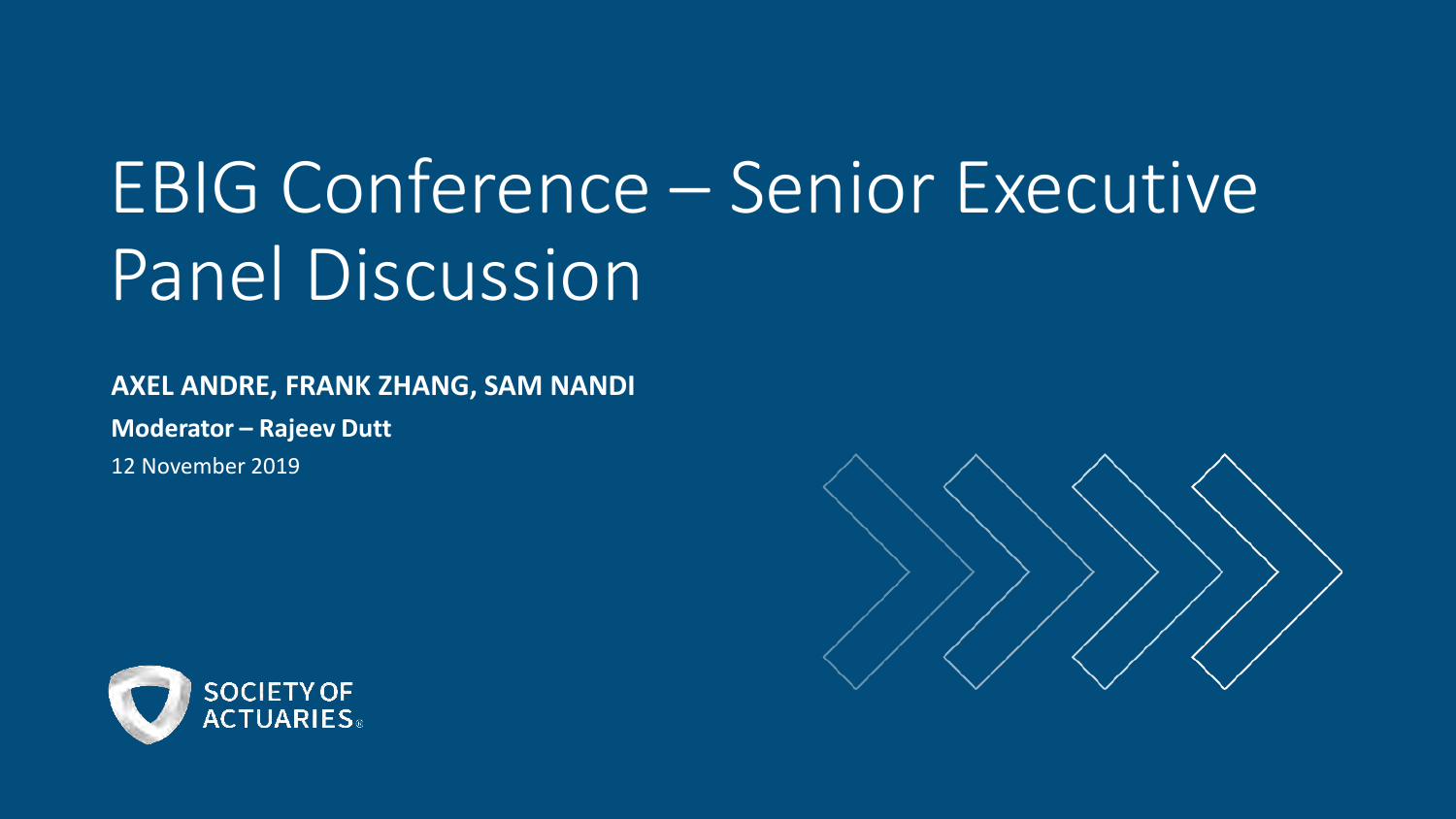### SOA Antitrust Compliance Guidelines

Active participation in the Society of Actuaries is an important aspect of membership. While the positive contributions of professional societies and associations are well-recognized and encouraged, association activities are vulnerable to close antitrust scrutiny. By their very nature, associations bring together industry competitors and other market participants.

The United States antitrust laws aim to protect consumers by preserving the free economy and prohibiting anti-competitive business practices; they promote competition. There are both state and federal antitrust laws, although state antitrust laws closely follow federal law. The Sherman Act, is the primary U.S. antitrust law pertaining to association activities. The Sherman Act prohibits every contract, combination or conspiracy that places an unreasonable restraint on trade. There are, however, some activities that are illegal under all circumstances, such as price fixing, market allocation and collusive bidding.

There is no safe harbor under the antitrust law for professional association activities. Therefore, association meeting participants should refrain from discussing any activity that could potentially be construed as having an anti-competitive effect. Discussions relating to product or service pricing, market allocations, membership restrictions, product standardization or other conditions on trade could arguably be perceived as a restraint on trade and may expose the SOA and its members to antitrust enforcement procedures.

While participating in all SOA in person meetings, webinars, teleconferences or side discussions, you should avoid discussing competitively sensitive information with competitors and follow these guidelines:

- - Do not discuss prices for services or products or anything else that might affect prices
- -Do not discuss what you or other entities plan to do in a particular geographic or product markets or with particular customers.
- -Do not speak on behalf of the SOA or any of its committees unless specifically authorized to do so.
- -Do leave a meeting where any anticompetitive pricing or market allocation discussion occurs.
- -Do alert SOA staff and/or legal counsel to any concerning discussions
- -Do consult with legal counsel before raising any matter or making a statement that may involve competitively sensitive information.

Adherence to these guidelines involves not only avoidance of antitrust violations, but avoidance of behavior which might be so construed. These guidelines only provide an overview of prohibited activities. SOA legal counsel reviews meeting agenda and materials as deemed appropriate and any discussion that departs from the formal agenda should be scrutinized carefully. Antitrust compliance is everyone's responsibility; however, please seek legal counsel if you have any questions or concerns.

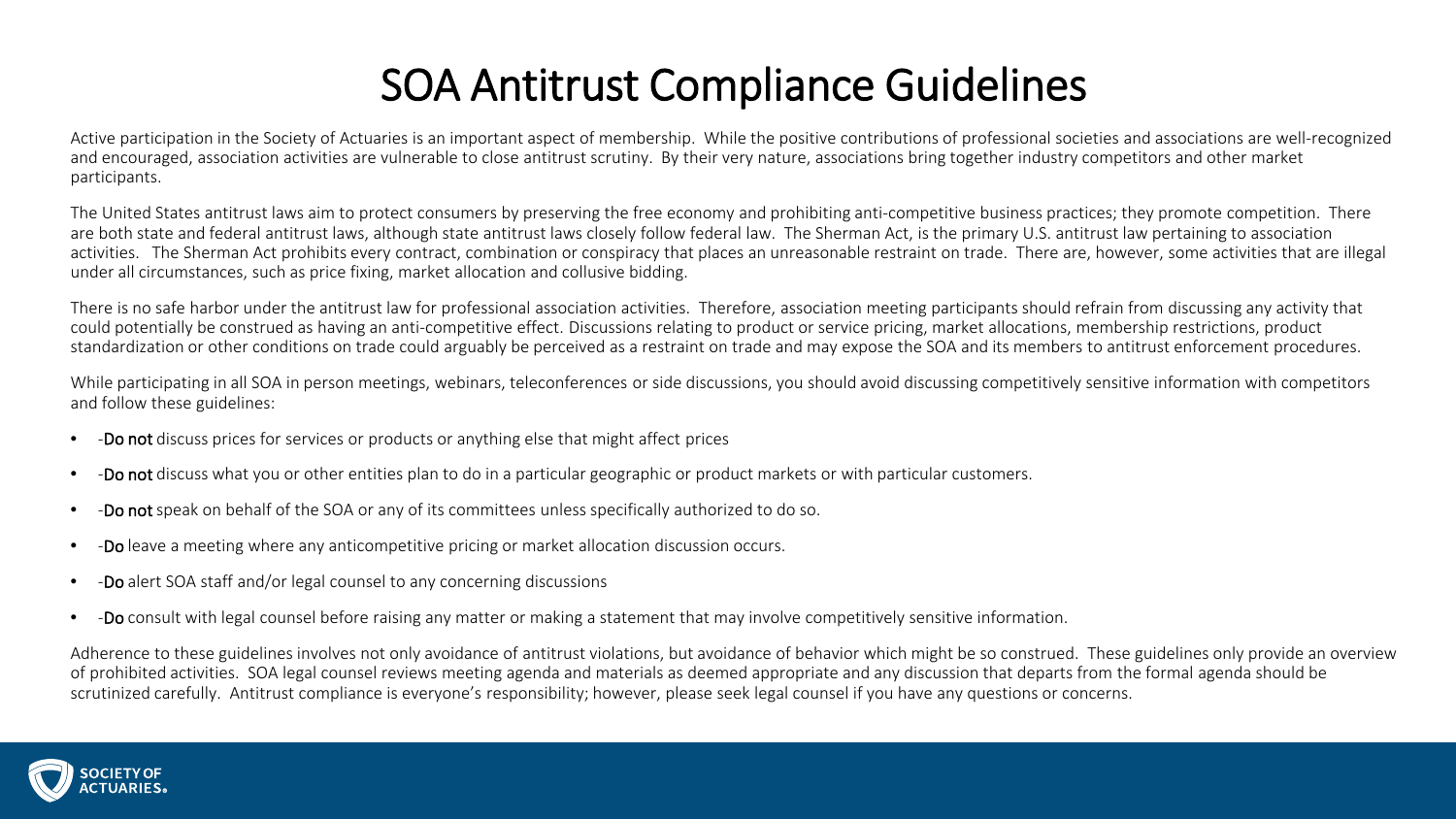### **Presentation Disclaimer**

*Presentations are intended for educational purposes only and do not replace independent professional judgment. Statements of fact and opinions expressed are those of the participants individually and, unless expressly stated to the contrary, are not the opinion or position of the Society of Actuaries, its cosponsors or its committees. The Society of Actuaries does not endorse or approve, and assumes no responsibility for, the content, accuracy or completeness of the information presented. Attendees should note that the sessions are audio-recorded and may be published in various media, including print, audio and video formats without further notice.*

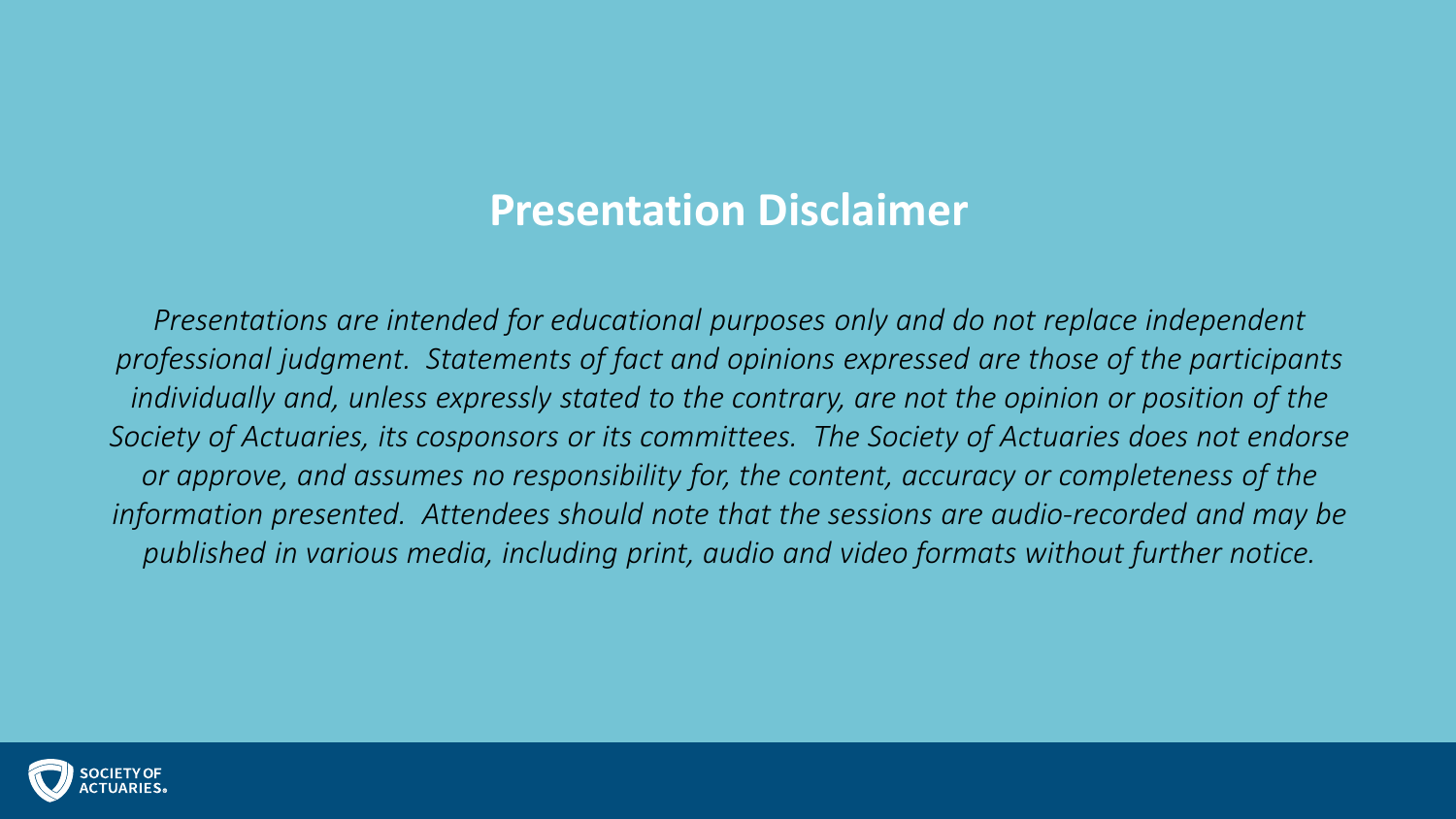### *Retirees will face the societal issue of inadequate savings with likely insufficient time to rectify the situation. They need immediate growth, but also the disciplines of risk management. They typically do not know how to engage with these two aspects in a*

*harmonious manner on their own.*

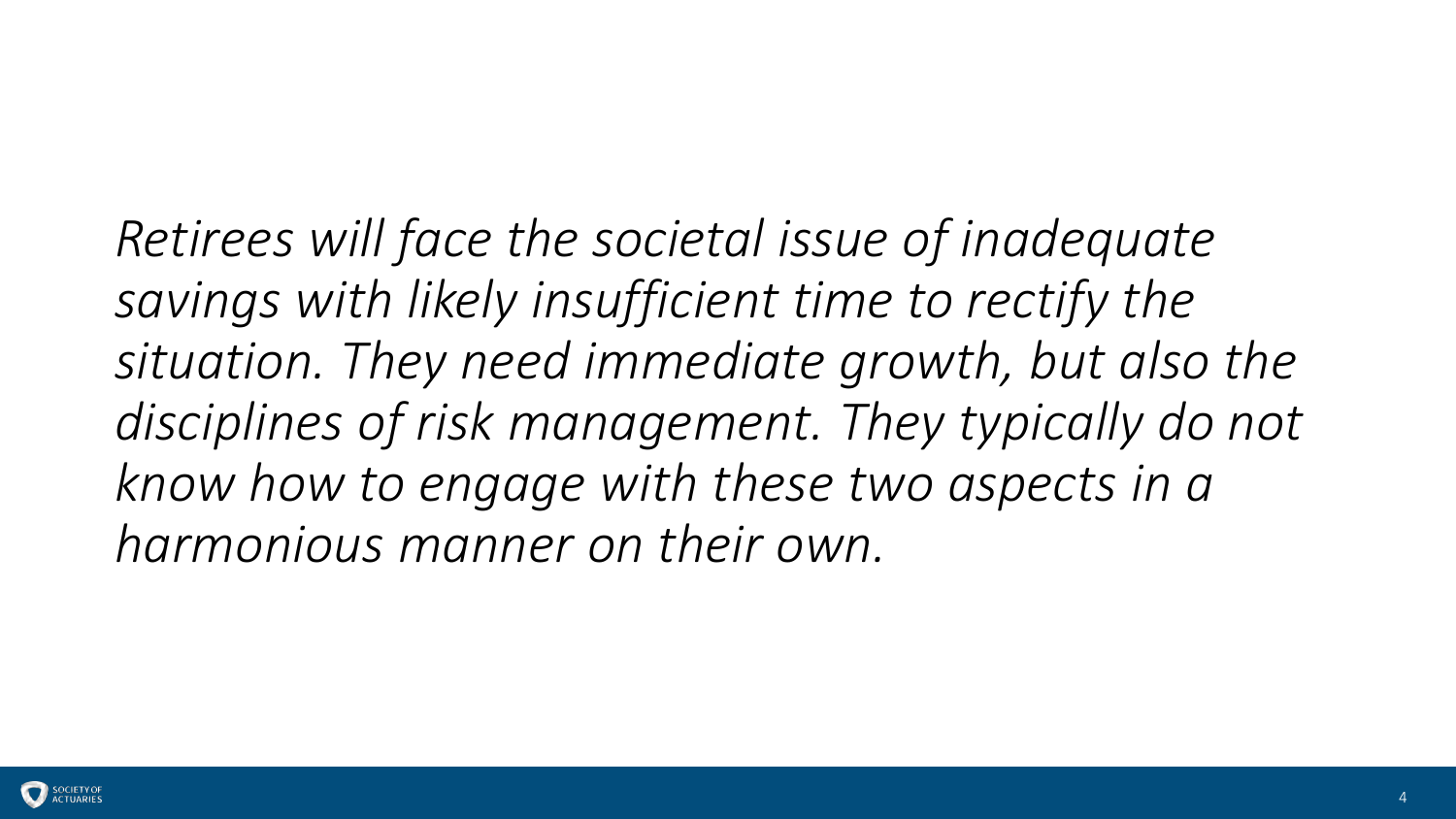### **2016 GUARANTEED LIFETIME INCOME STUDY**

3rd annual GLI Study conducted by Greenwald & Associates and CANNEX that explores consumer familiarity with annuities, attitudes about the value of guaranteed lifetime income, and attitudes about the value of annuities that guarantee income for life

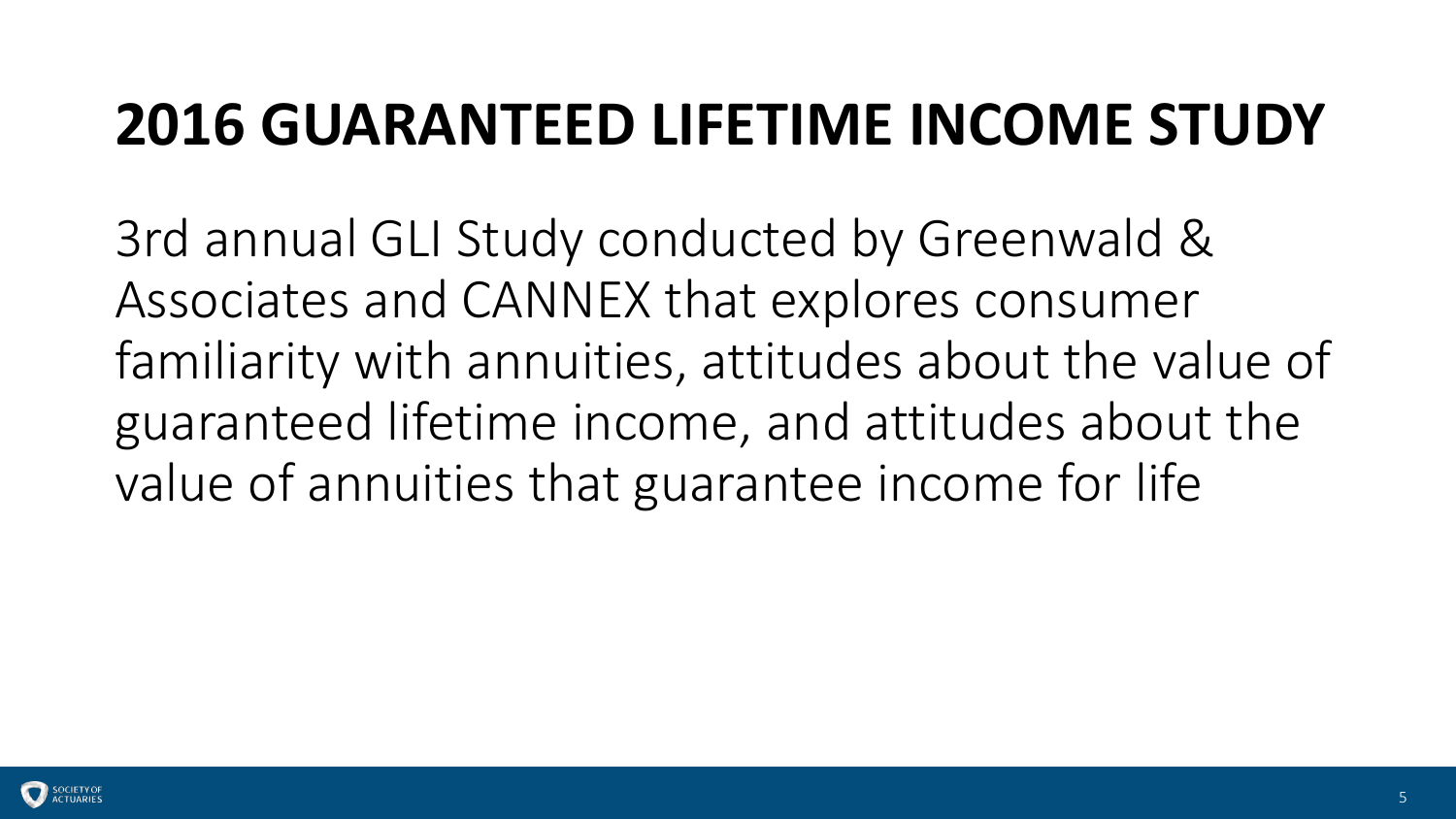## GLI - OBSTACLES TO USE

Despite the appeal, purchases of GLI annuities are fairly low

- low familiarity
- belief that GLI products do not provide the return available from other products
- lack of understanding of how a GLI product can add to the effectiveness of an overall portfolio
- perceptions that GLI products are high cost, too complex and reduce access to principal
- a lack of understanding of the value of a stream of income guaranteed for life

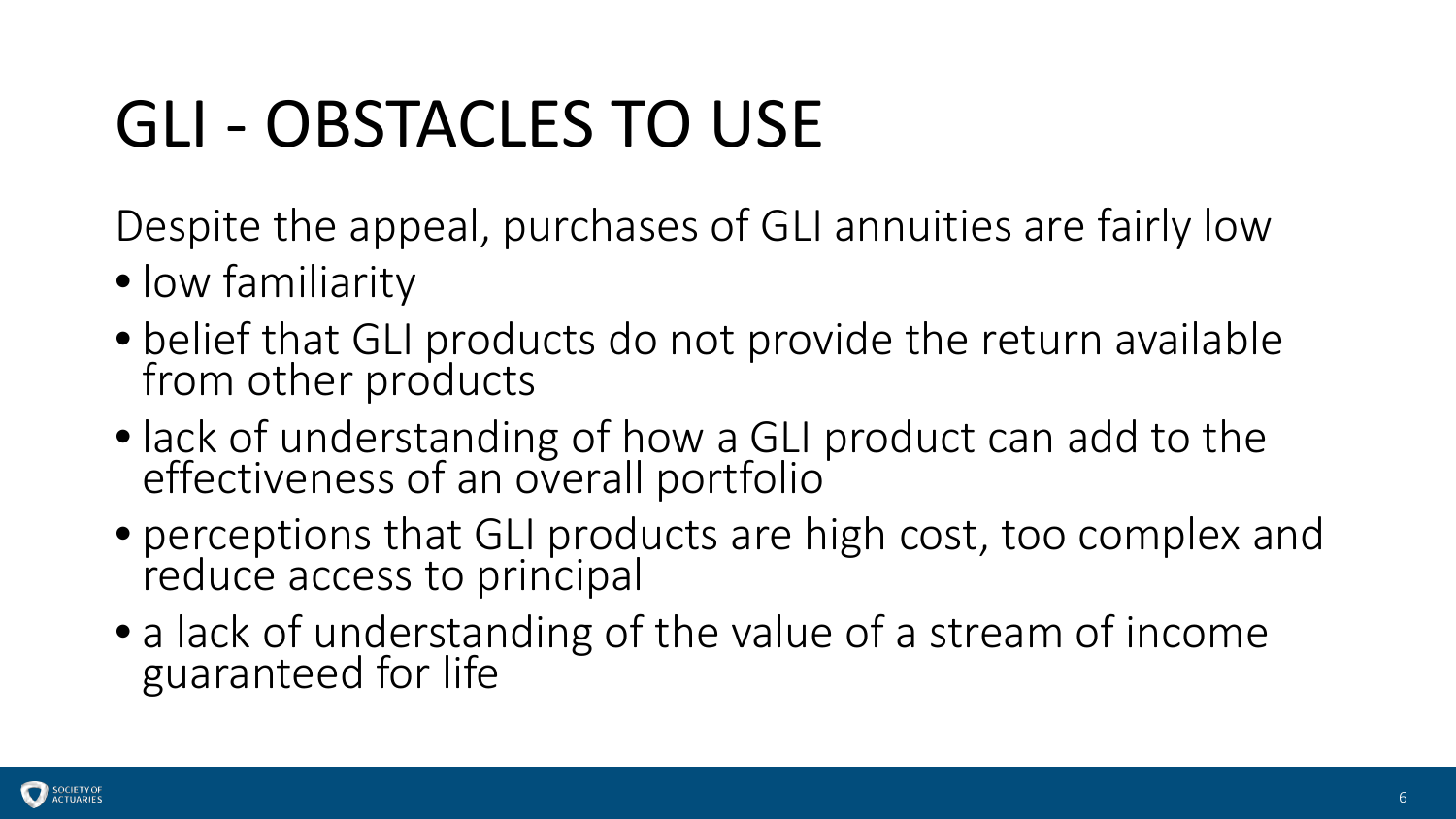

### "I HAVE TO BE WILLING TO TAKE INVESTMENT RISKS IF I WANT TO BE FINANCIALLY COMFORTABLE THROUGHOUT RETIREMENT"



"IT IS ESPECIALLY IMPORTANT FOR PEOPLE OVER AGE 50 TO HAVE A STRATEGY TO PROTECT THEIR PORTFOLIO AGAINST SIGNIFICANT INVESTMENT LOSS"



### "I WOULD PREFER TO TAKE A LOWER BUT CERTAIN RETURN THAN SEEK A HIGHER RETURN WITH A GREATER POSSIBILITY OF LOSS"

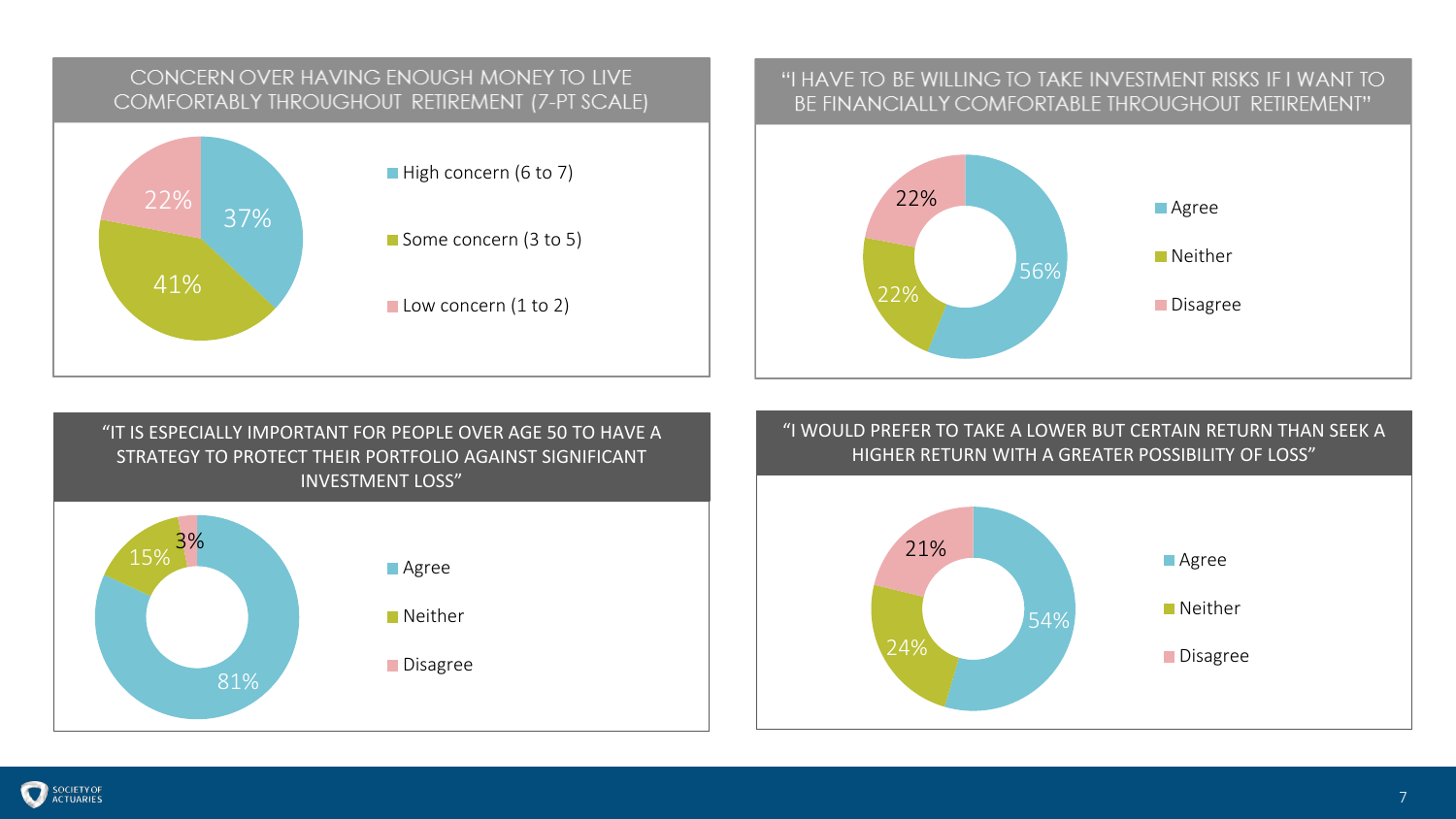*Insurance companies are in the business of providing the solution but regulators have been clamping down in favor of simpler and more transparent products.* 

*In addition, the market reality over the last decade has been that insurers have stock betas at a multiple to the general markets with PE ratios well below.* 

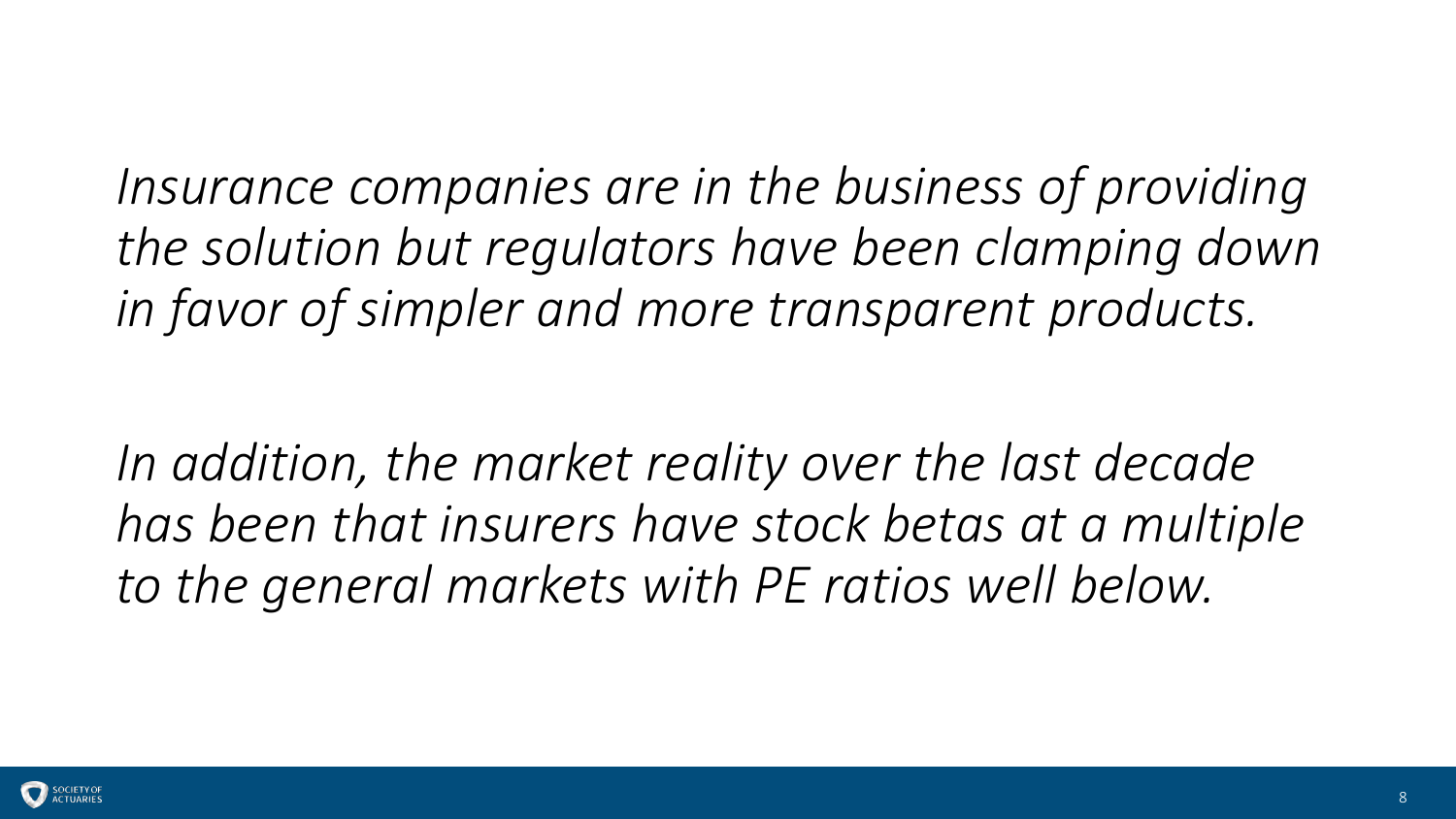### DISTINGUISHED INSURANCE PANEL

•AXEL ANDRE: CFO, INDIVIDUAL RETIREMENT

• FRANK ZHANG: LEAD ACTUARY, ANNUITY VALUATION

• SAM NANDI: PARTNER, CONSULTING ACTUARY

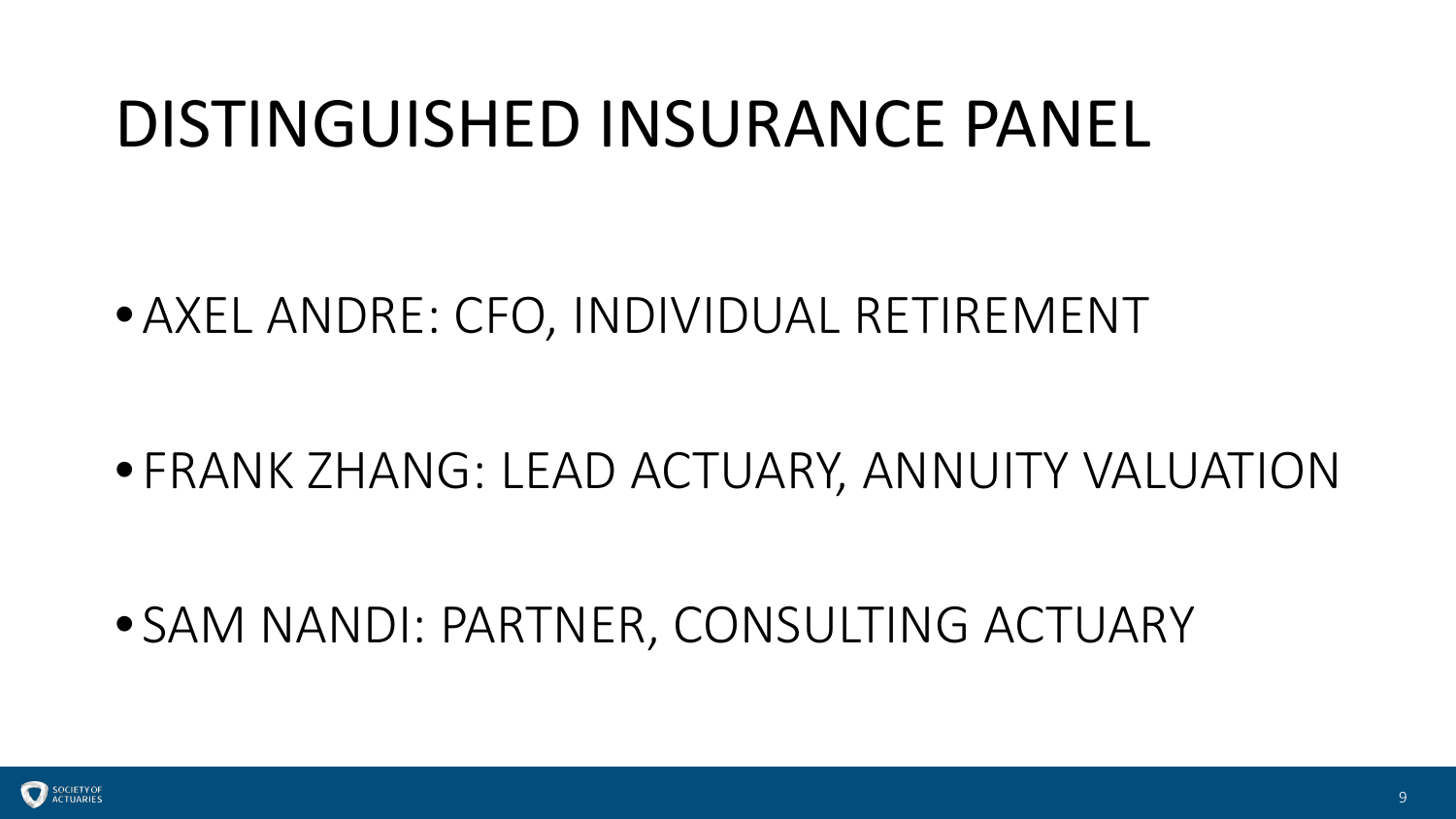## Regulatory

- Prior changes with the DOL on distribution put emphasis on fiduciary responsibilities. Several years later, do you see any changes with the business being written?
- With Statutory VM-21 implementation approaching in the next few months, how will this new regulation affect the insurance company outlook in the next few years? How about with the changes under GAAP LDTI scheduled for 2022/2024?

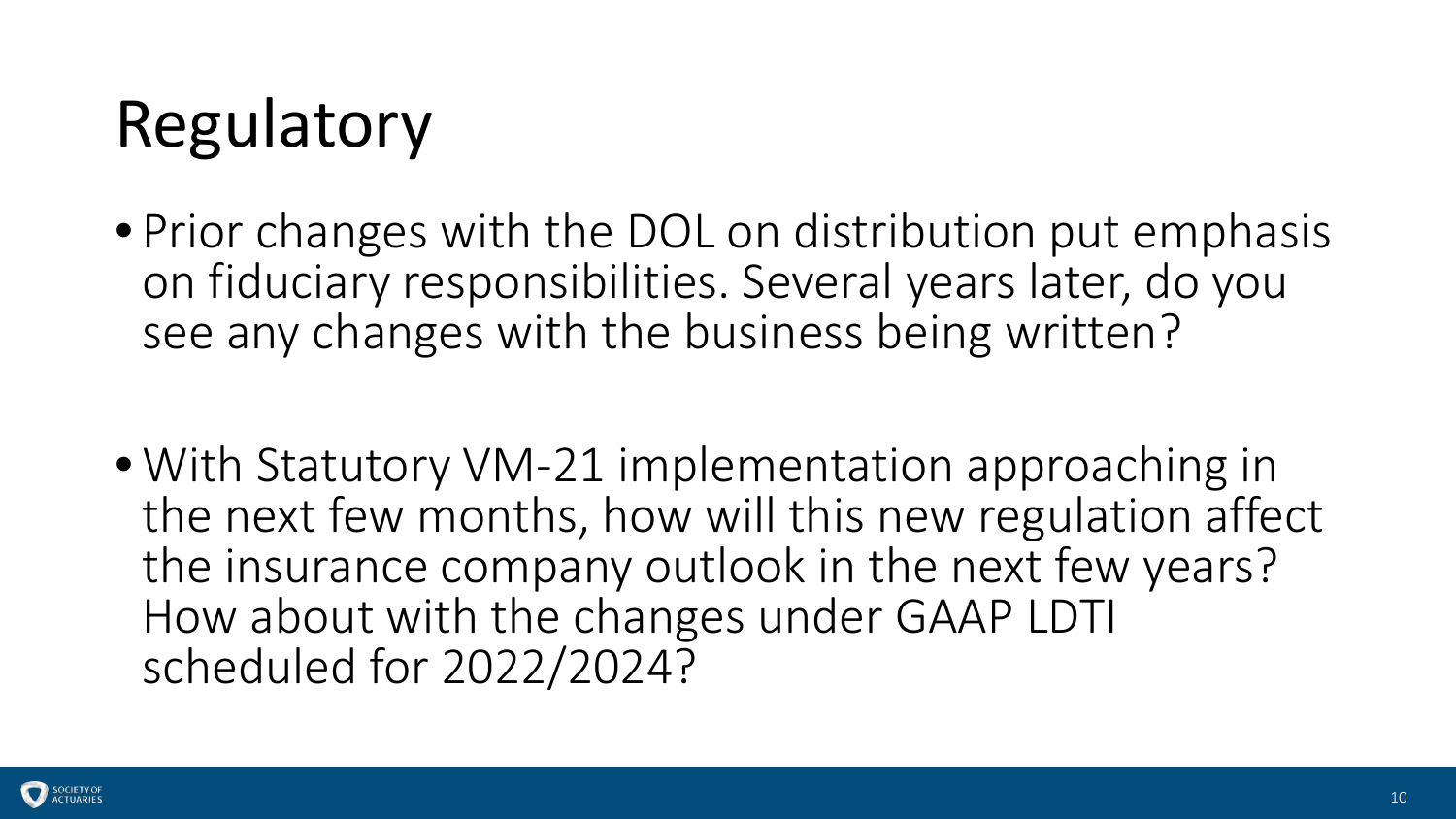Do you feel that the Variable Annuity/GLWB, responsible for enormous sales from 2004-2015 or so, is fading away? Do recent regulatory actions and new capital requirements make the product less feasible? If so, what will replace it  $$ both from the perspective of consumers needing retirement security products, and the perspective of insurers needing products to sell?

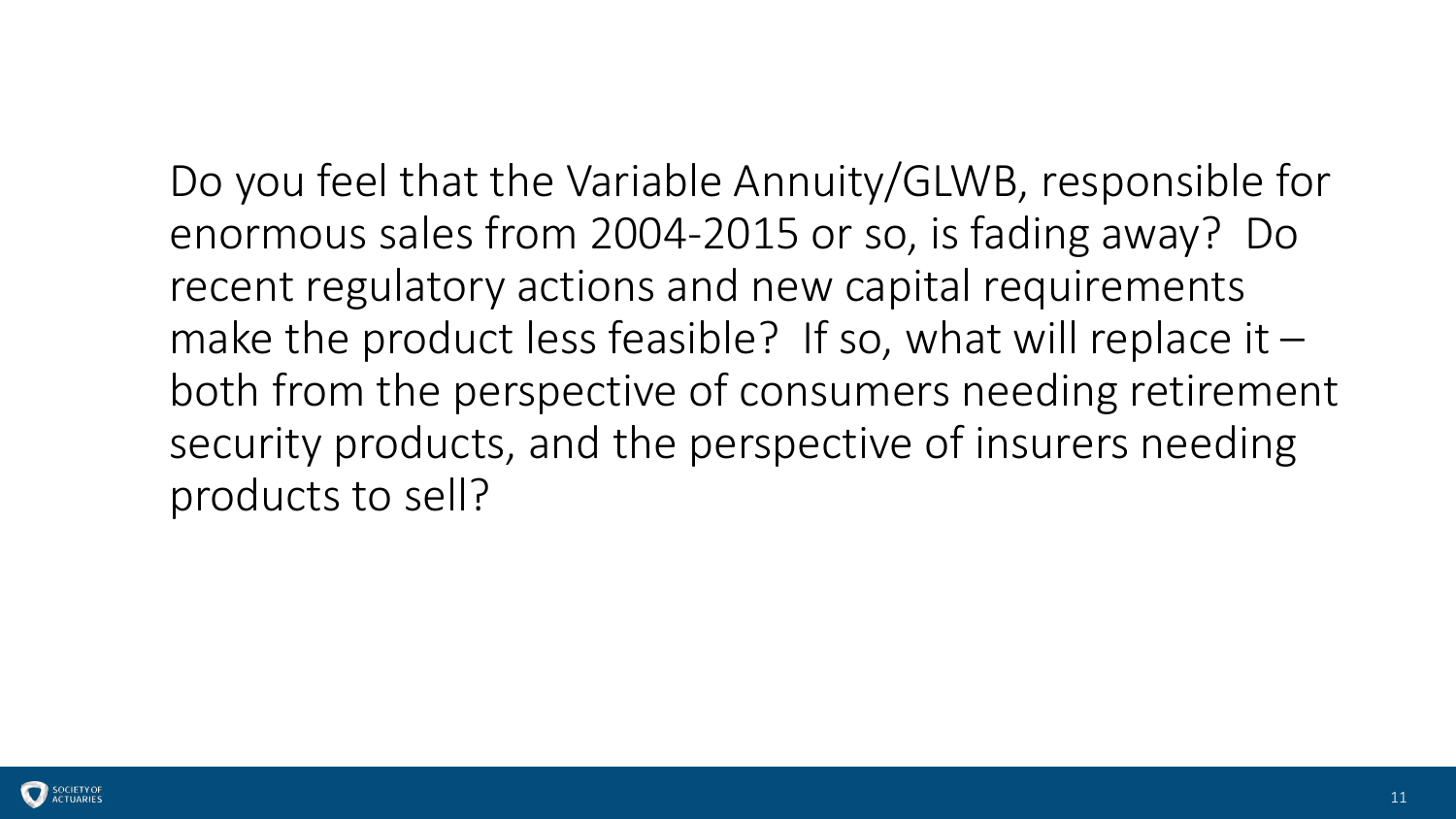Are companies with significant VA exposure on their balance sheet prepared for the next financial crisis? If 2008 happened again right now, would things play out differently than last time?

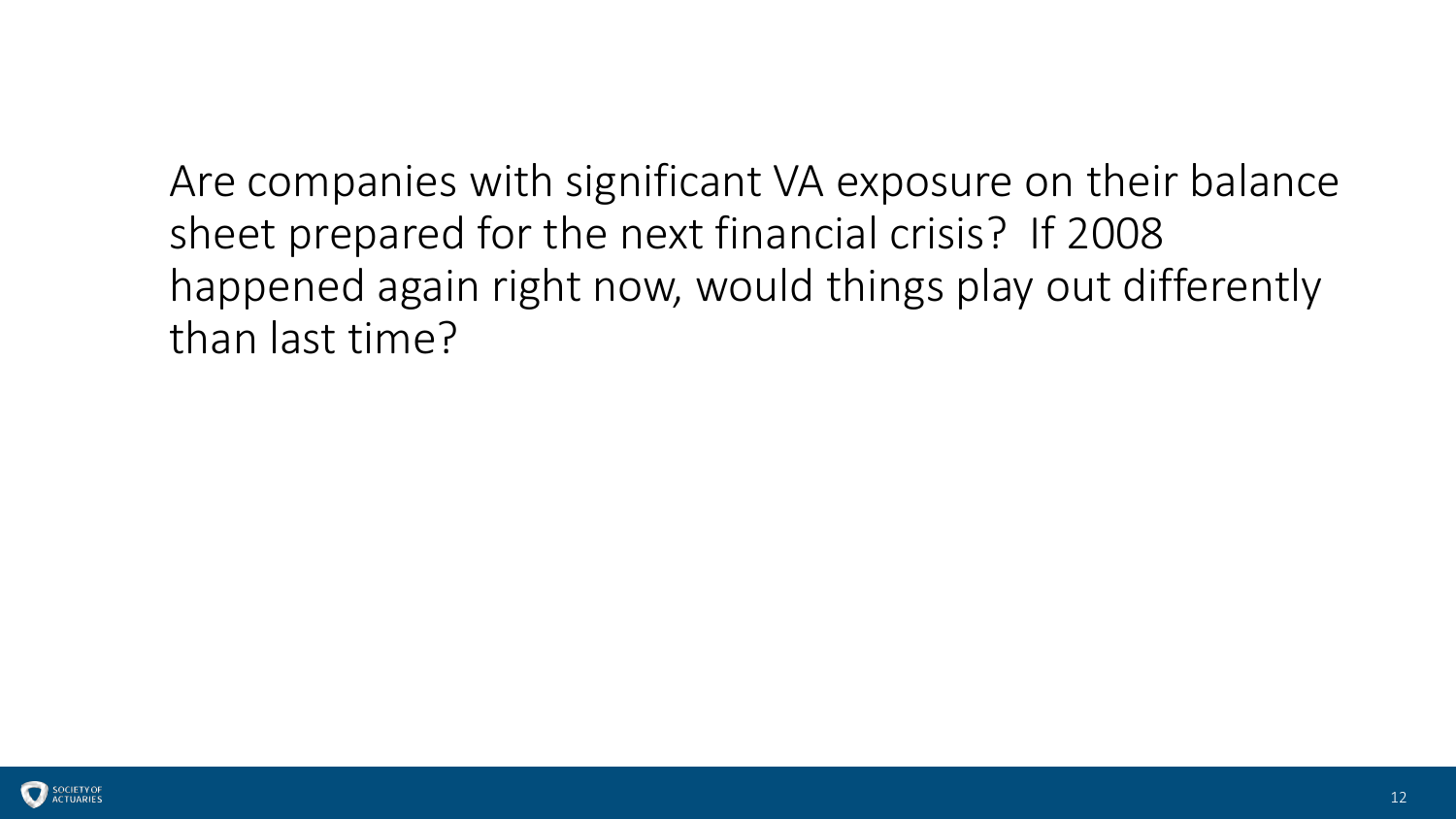## Market

•With interest rates quite low, but with volatility, how do you see products being modified? How about with stock markets hitting ongoing highs?

• With the ongoing spin-off/consolidation activity, how do you see expectations of PE ratios changing?

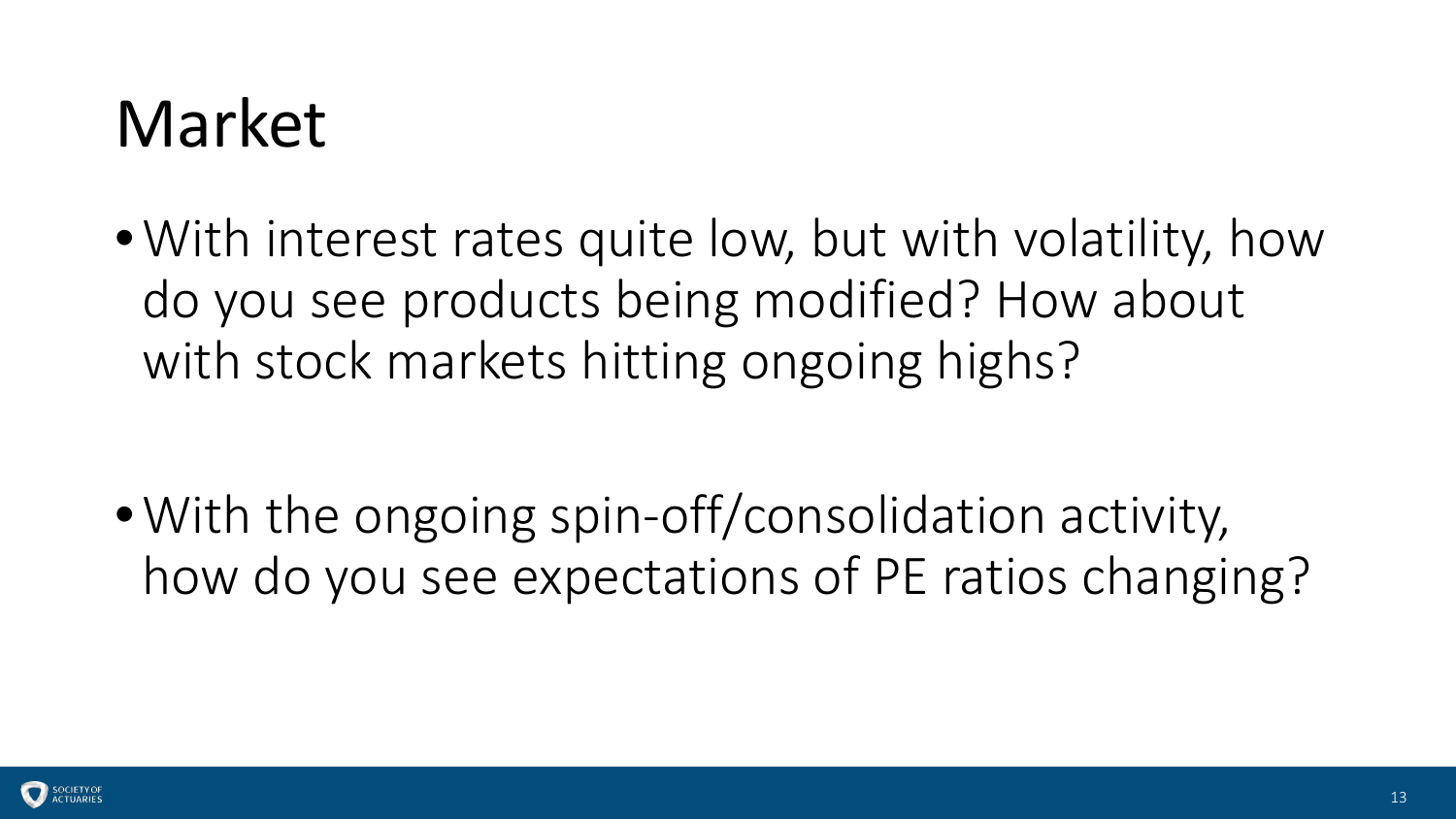In theory, if an insurer is well hedged to equity market risk, and the market understands how hedging works, then the stock price shouldn't exhibit such a strong beta. Do you feel the market fully understands the business models of life insurers, particularly those that have been writing retirement guarantees?

If not, what can companies do to make their business model more transparent or better understood by the investor community? Or is it the case that insurers have plenty of equity market exposure after hedging and the observed betas actually make sense?

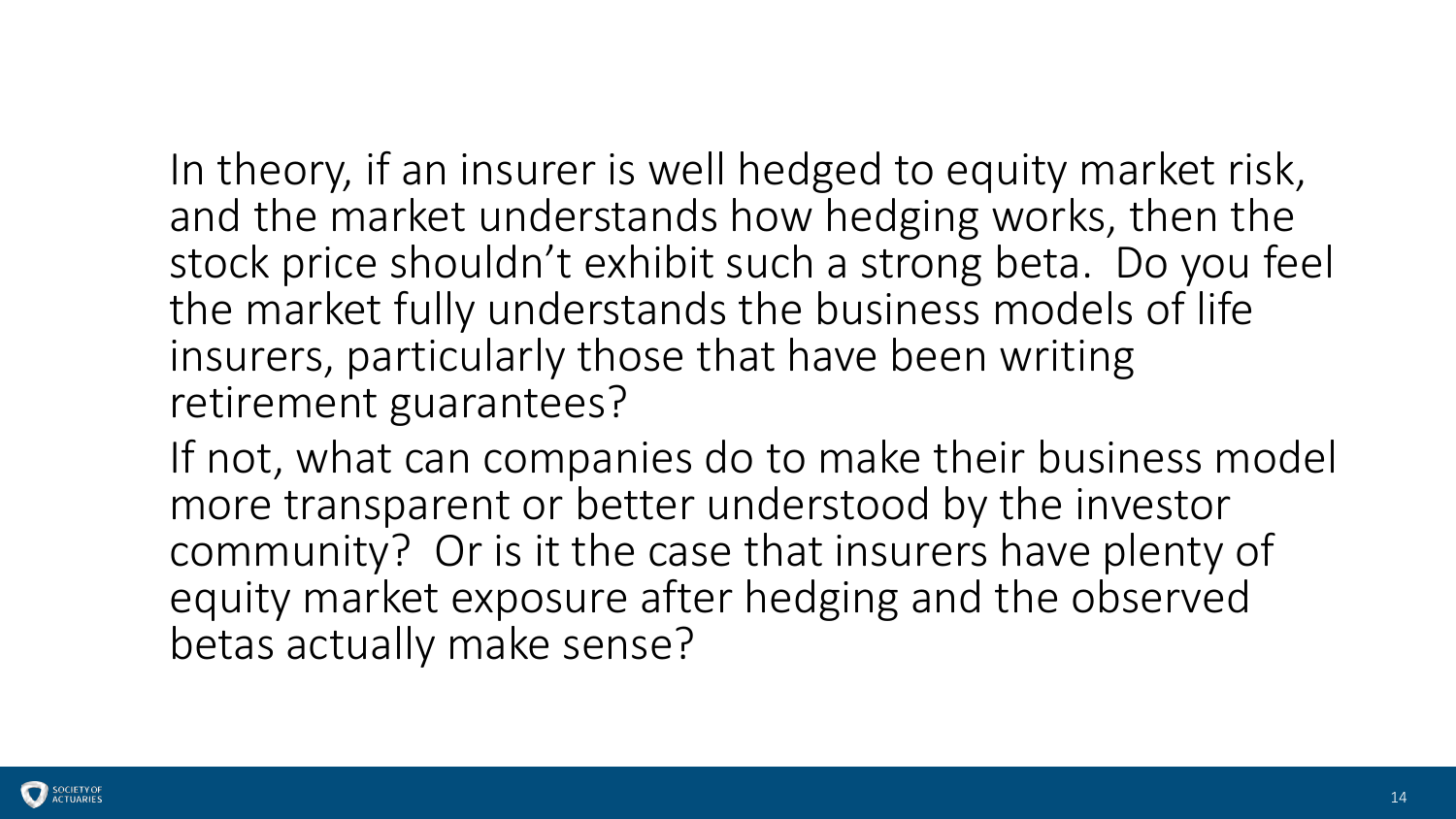What are your thoughts about recent entrants funded by Private Equity and their activities in retirement and annuity space? Do you feel a private company, not having US GAAP reporting requirements, might have advantages in offering and managing the types of long-term retirement guarantees that are valuable to solving the retirement crisis? Might Legacy (VA) liabilities be managed better from a private balance sheet rather than one of a publicly traded company?

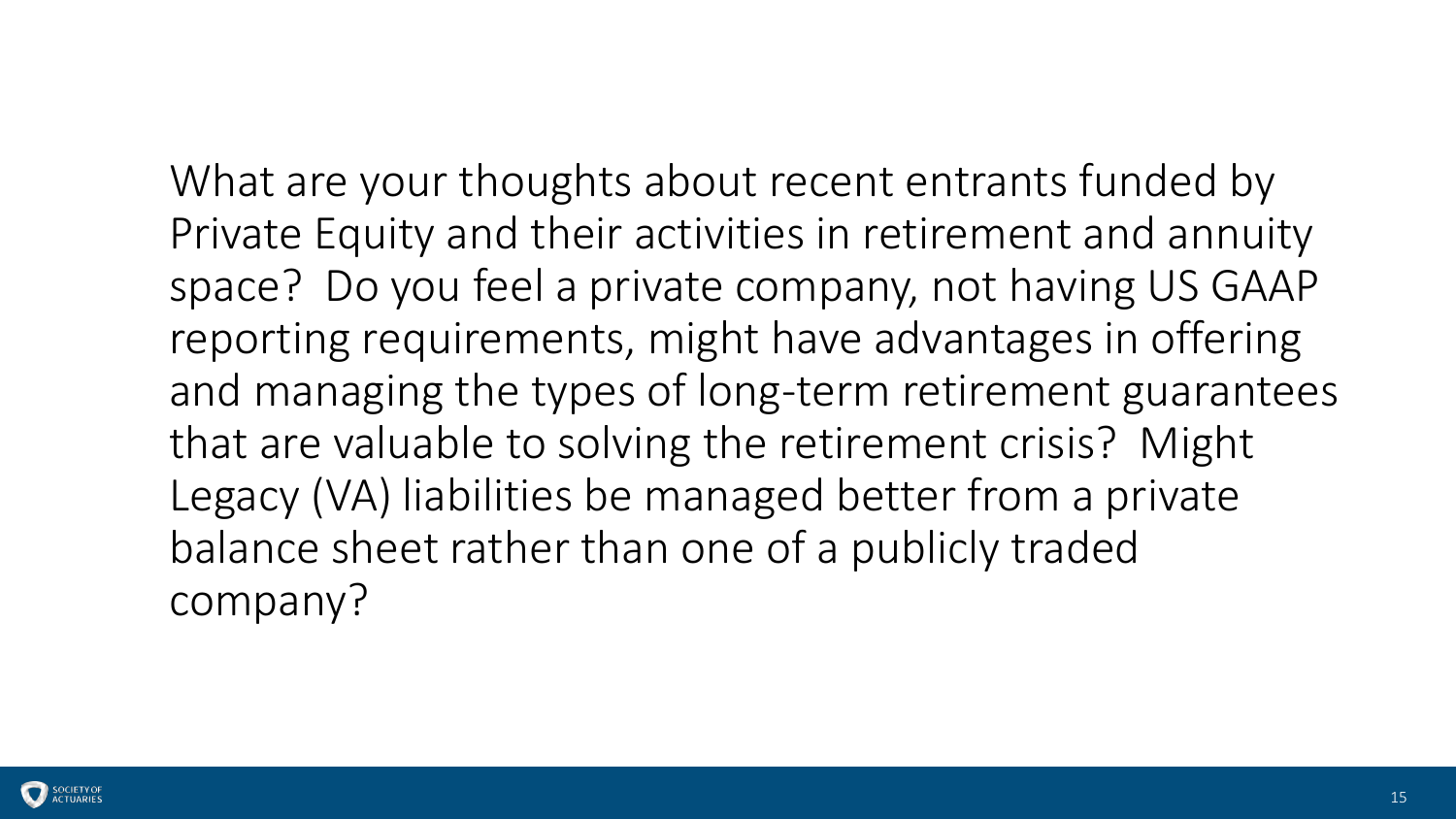## Underwriting and Product

•Do you feel products are out of the "race to the bottom" cycle of price reductions and in a period of providing value for a fair price?

• How important is it to have company rating (with commensurate price) vs new product features (with marginal pricing)?

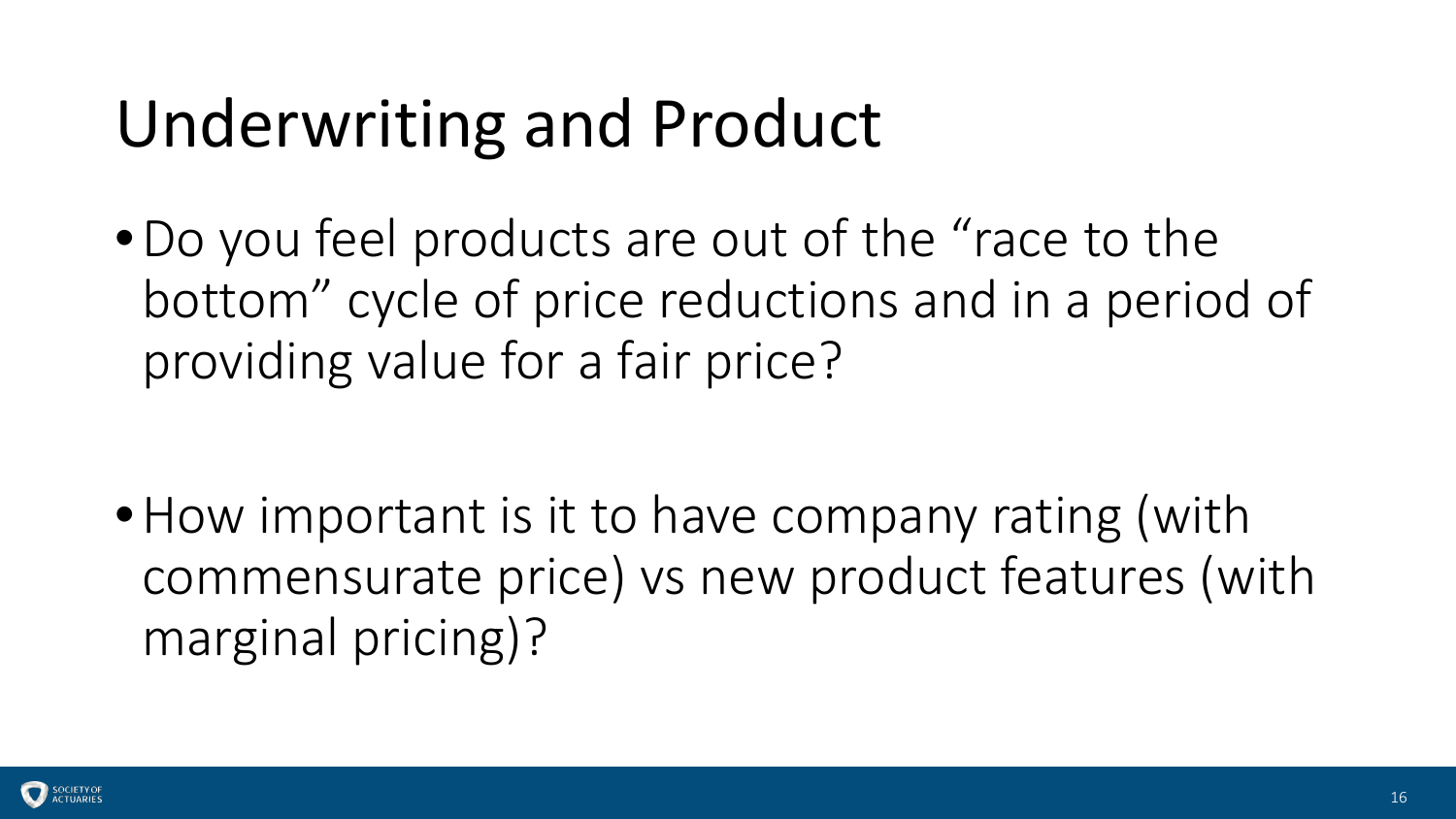Insurtech-based entrants are attempting to ultimately take on a bigger role in the retirement and annuity market.

A few things the new startups seem to focus on that traditional insurers don't include: (1) customer experience; (2) using technology to connect with customers and drive sales; (3) using data to better understand customers, their preferences and behavior. Will some of the challenges facing the industry today ultimately be solved by such new entrants?

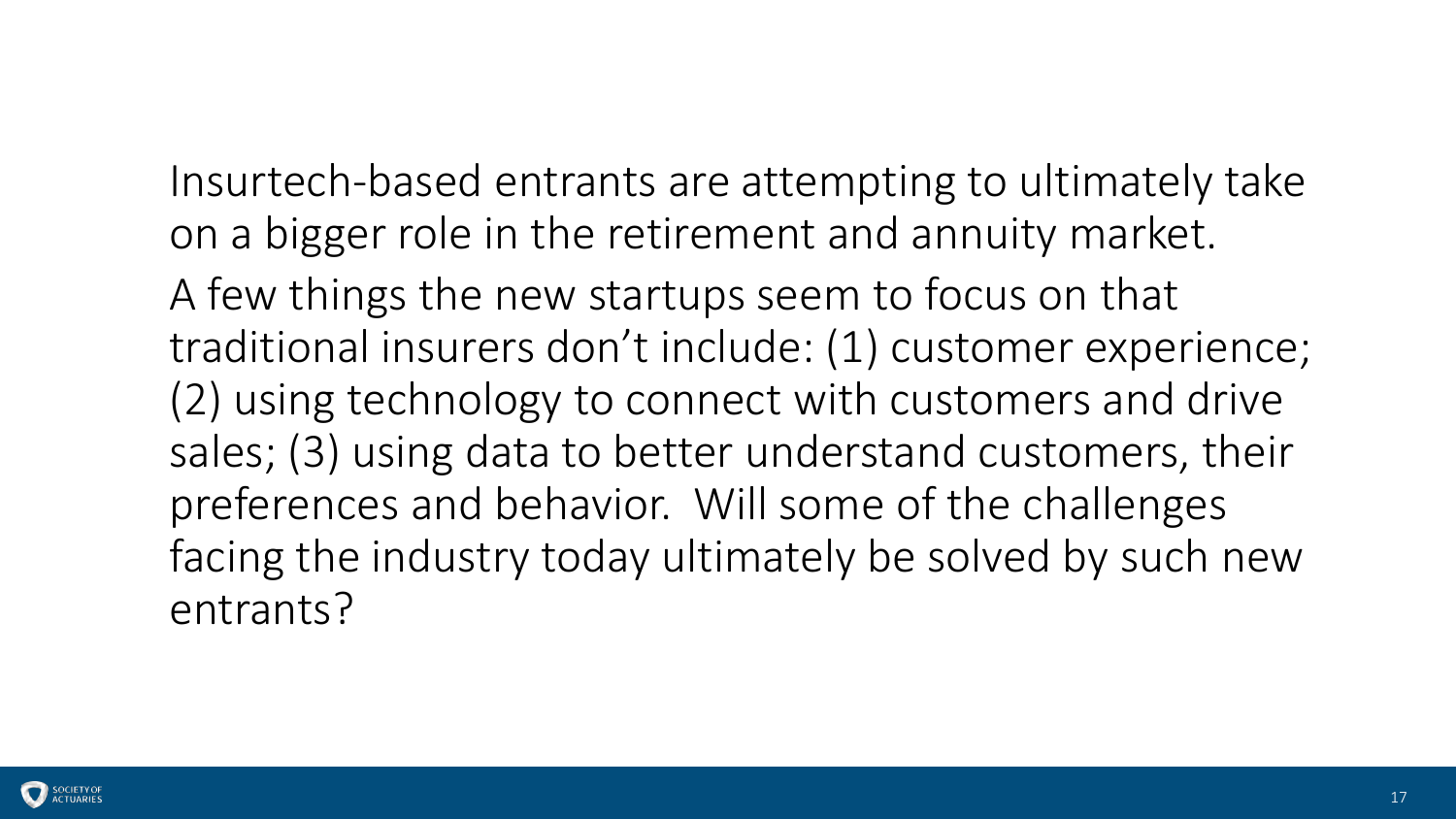## Bonus Round

- •General prediction of where interest rates might go
- •What kinds of design innovations do you expect to see coming into the retirement market place?
- •Hedging Economics vs GAAP vs Stat… with regulatory changes coming, is this age-old question still a concern?
- How do you see fund offerings evolving from the current managed volatility funds?